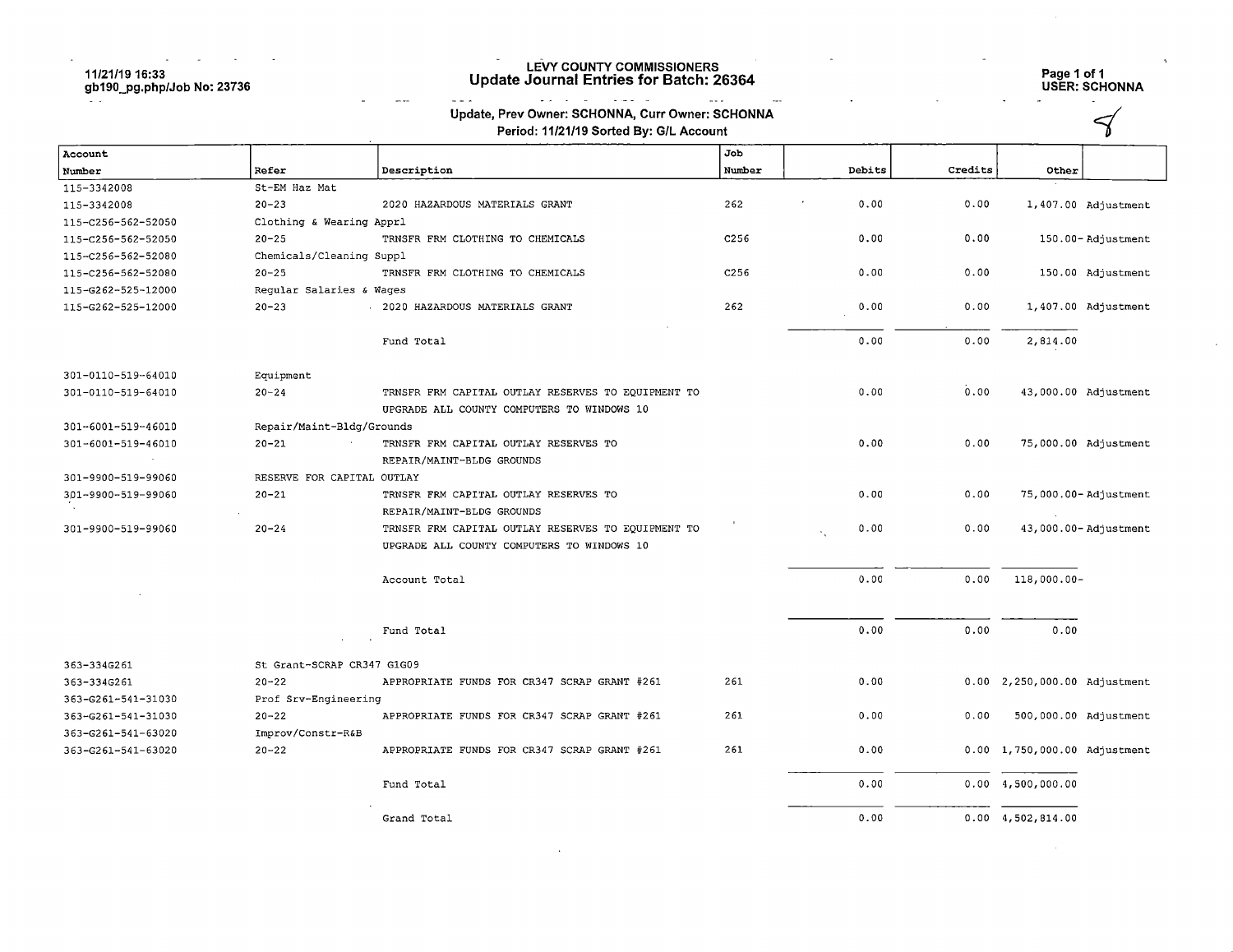FINANCE ONLY - BA#  $20 - 21$ 

Email to: LEVYFINANCE@LEVYCLERK.COM

|                                                                  |                                                                                  | One-Time or Recurring? |          |
|------------------------------------------------------------------|----------------------------------------------------------------------------------|------------------------|----------|
| Requesting<br>Department / Office:                               | 0106 GENERAL OPERATIONS                                                          | One-time               |          |
| Explanation/<br>Description:                                     | Transfer money from Capital Outlay Reserves to Repair/Main-Build Grounds         |                        |          |
|                                                                  |                                                                                  | <b>Grant Match?</b>    |          |
| <b>SOURCE of Funds</b><br>and Required<br><b>APPROVAL</b> level: | Appropriating Reserves (Capital Outlay Reserve) -<br>Approved by BOCC Resolution | NO.                    |          |
|                                                                  | NOTE ALL COMMITMENTS RECURRING MULTIPLE FISCAL YEARS REQUIRE BOCC APPROVAL       | Approved?              |          |
| <b>BOCC</b> Meeting Date<br>(if Necessary)                       | Tuesday, November 19, 2019                                                       |                        |          |
|                                                                  |                                                                                  |                        |          |
| <b>Account Number</b>                                            | BUDGET AMENDMENT DETAIL ·<br>Description                                         | Increase (Decrease)    |          |
| 301-9900-519-99060                                               | Capital Outlay Reserves                                                          | Ş                      | (75,000) |
| 301-6001-519-46010                                               | Repair/Maint - Bldg Grounds                                                      | \$                     | 75,000   |
|                                                                  |                                                                                  |                        |          |
|                                                                  |                                                                                  |                        |          |
|                                                                  |                                                                                  |                        |          |
|                                                                  |                                                                                  |                        |          |
|                                                                  |                                                                                  |                        |          |
|                                                                  |                                                                                  |                        |          |
|                                                                  |                                                                                  |                        |          |
|                                                                  |                                                                                  |                        |          |
|                                                                  |                                                                                  |                        |          |
|                                                                  |                                                                                  |                        |          |
|                                                                  |                                                                                  |                        |          |
|                                                                  |                                                                                  |                        |          |
|                                                                  |                                                                                  |                        |          |
|                                                                  |                                                                                  |                        |          |
|                                                                  | Net Increase (Decrease) in USES: \$                                              |                        |          |
| <b>Account Number</b>                                            | ADDITIONAL REVENUES/SOURCES ONLY IN THIS SECTION:<br>Description                 | Increase (Decrease)    |          |
|                                                                  |                                                                                  |                        |          |
|                                                                  |                                                                                  |                        |          |
|                                                                  |                                                                                  |                        |          |
|                                                                  |                                                                                  |                        |          |
|                                                                  | Net Increase (Decrease) in SOURCES: \$                                           |                        |          |
|                                                                  | DOES BUDGET AMENDMENT BALANCE?                                                   | YES                    |          |
|                                                                  |                                                                                  |                        |          |
| DEPARTMENT<br>HEAD:                                              |                                                                                  |                        |          |
| <b>COUNTY</b><br>COORDINATOR:                                    |                                                                                  |                        |          |
|                                                                  |                                                                                  |                        |          |
|                                                                  |                                                                                  |                        |          |
| <b>CLERK OR FINANCE</b><br><b>OFFICER</b>                        |                                                                                  |                        |          |
|                                                                  |                                                                                  |                        |          |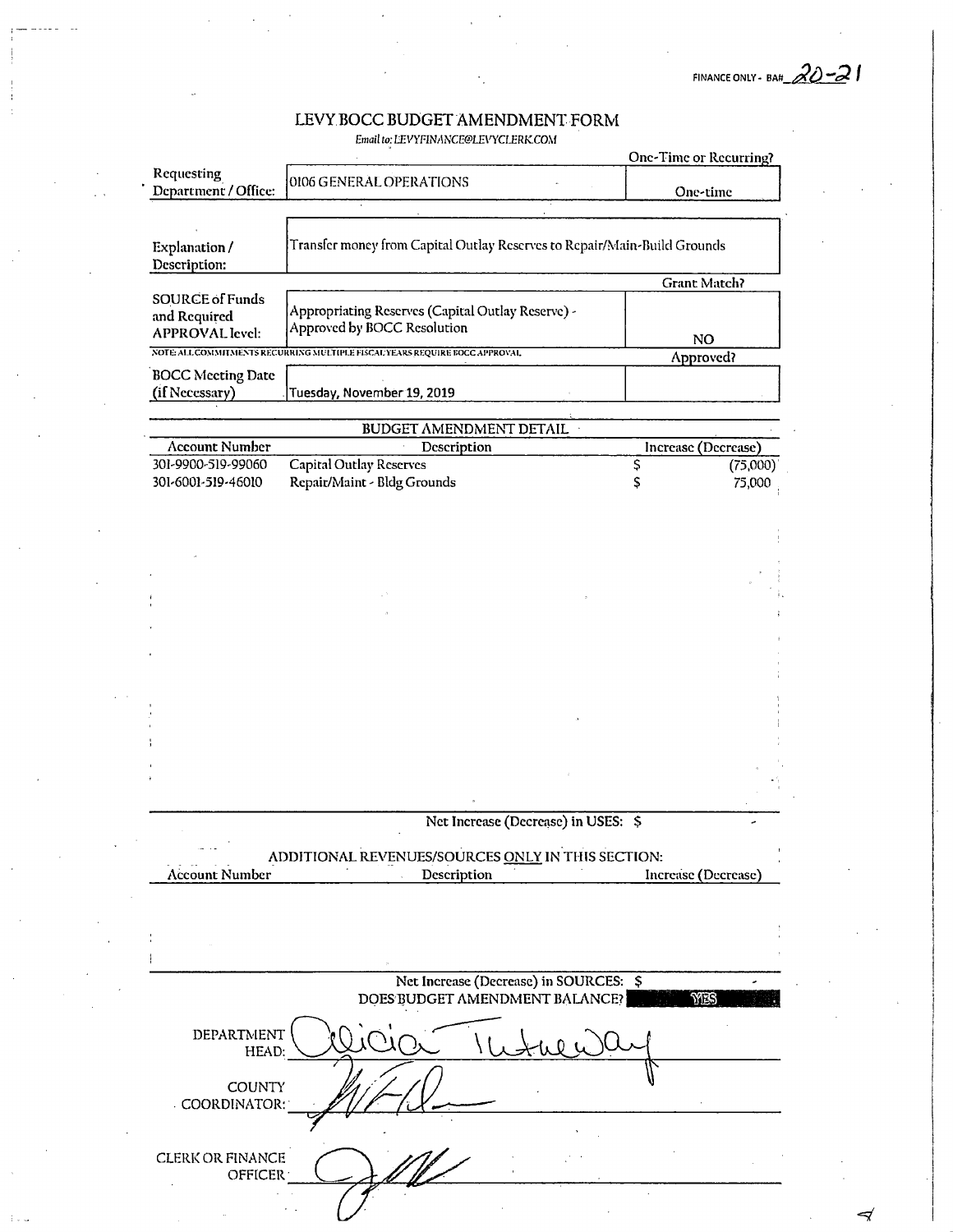#### A RESOLUTION OF THE BOARD OF COUNTY<br>COMMISSIONERS OF LEVY COUNTY. FLORIDA. **COMMISSIONERS** AMENDING THE FINAL BUDGET FOR FISCAL YEAR 2019-2020; PROVIDING FOR AN EFFECTIVE DATE.

WHEREAS, the Board of County Commissioners of Levy County, Florida, ("the Board") on September 17, 2019 held a public hearing as required by Section 200.065, Florida Statutes, and adopted Resolution 2019-078, adopting the Final Budget for Fiscal Year 2019-2020; and

WHEREAS, an amendment to the 2019-2020 Final Budget is required as a result of an appropriation of funds from the reserve for future construction and improvements for the purpose for which the reserve was made; and

WHEREAS, on November 19, 2019, the Board considered this Resolution pursuant to the provisions of Section 129.06(2)(c), Florida Statutes, in order to amend the Fiscal Year 2019-2020 Final Budget to reflect the changes required; and

NOW, THEREFORE, BE IT RESOLVED by the Board of County Commissioners of Levy County, Florida, that:

1. The Fiscal Year 2019-2020 Final Budget adopted by Resolution 2019-078, is hereby amended as follows:

2. The Repair/Maint-Bldg/Grounds budget shall be increased by \$75,000.00, as reflected in the attached budget amendment form.

3. This resolution shall take effect immediately upon its adoption.

DULY ADOPTED this 19<sup>th</sup> day of November, 2019.

BOARD OF COUNTY COMMISSIONERS LEVY COUNTY, FLORIDA

 $\backslash\mathcal{N}$ 

John Mèeks, Chairman<br>U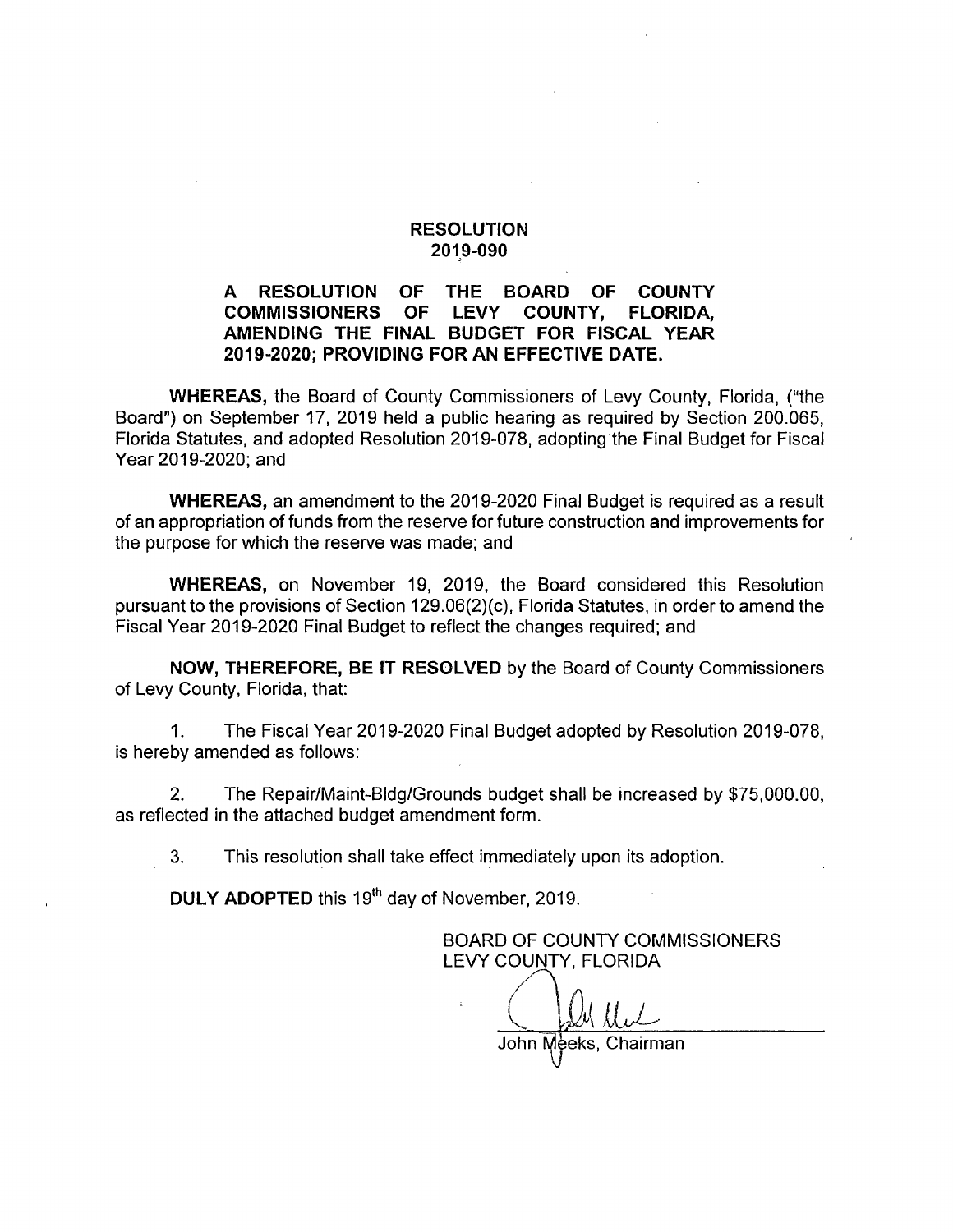ATTEST; Clerk of the Circuit Court and -Ex Officio to the Board

Danny J. Shipp

APPROVED AS TO FORM AND LEGAL SUFFICIENCY:

an Bast Room

Anne Bast Brown, County Attorney

z:/res/amend.budget.19-20\_annex\_capital outlay\_repair-main bidg. grounds\_BCC LR2019-009: LR2007-33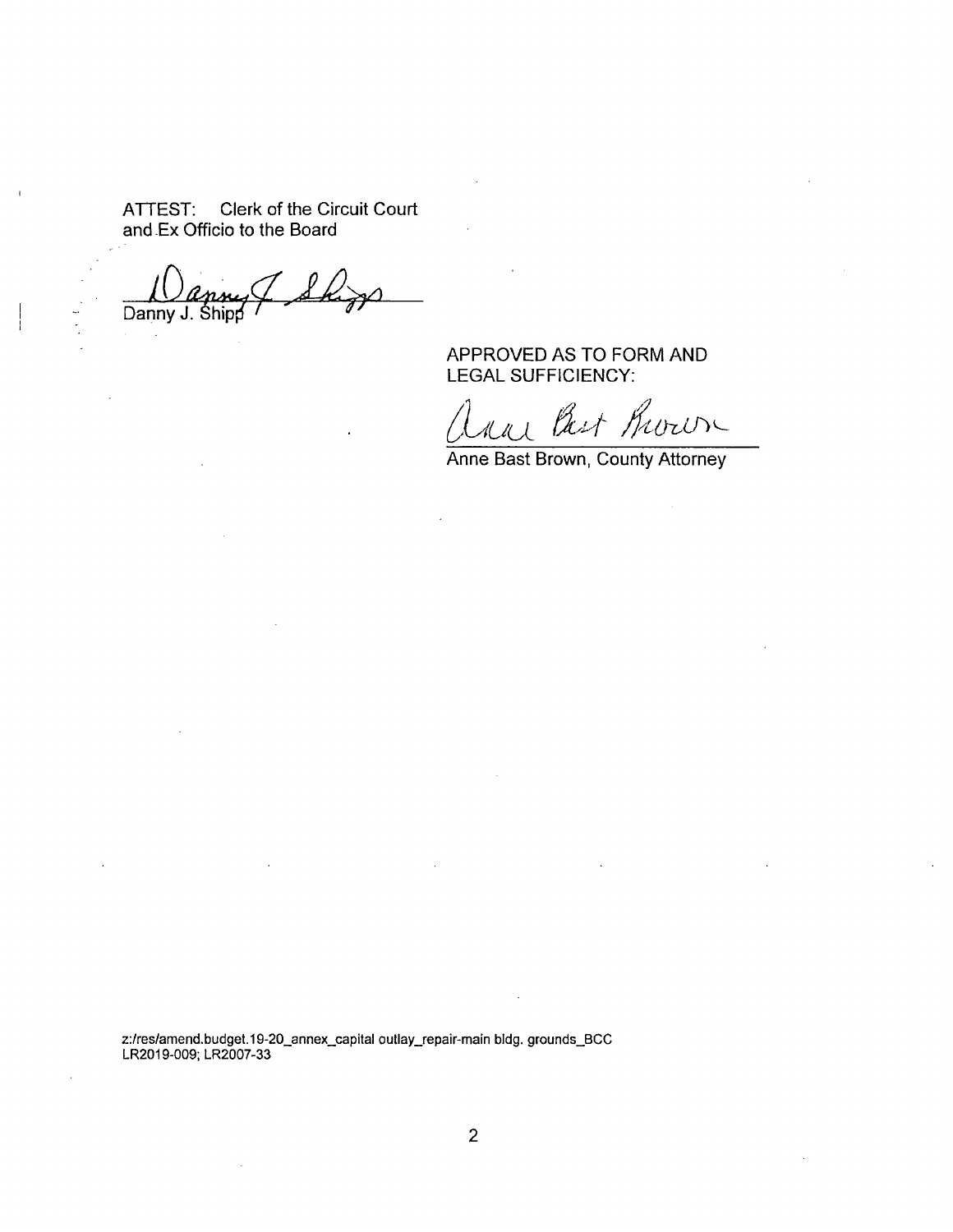FINANCE ONLY - BAH  $\partial\mathcal{O}$   $\partial\mathcal{P}$ 

 $6420$ 

Email to: LEVYFINANCE@LEVYCLERK.COM

|                                                                  |                                                                                       |   | <b>One-Time or Recurring?</b> |
|------------------------------------------------------------------|---------------------------------------------------------------------------------------|---|-------------------------------|
| Requesting<br>Department / Office:                               | 0310 ROAD DEPT                                                                        |   | <b>One-time</b>               |
|                                                                  |                                                                                       |   |                               |
| <b>Explanation</b> /<br>Description:                             | To appropriate funds for CR347 SCRAP Grant                                            |   |                               |
|                                                                  |                                                                                       |   | <b>Grant Match?</b>           |
| <b>SOURCE of Funds</b><br>and Required<br><b>APPROVAL</b> level: | Additional Revenue (Grants, Donations, Reimbursements)<br>Approved by BOCC Resolution |   | <b>YES</b>                    |
|                                                                  | NOTE: ALL COMMITMENTS RECURRING MULTIPLE FISCAL YEARS REQUIRE BOCC APPROVAL           |   | Approved?                     |
| <b>BOCC Meeting Date</b><br>(if Necessary)                       | Tuesday, November 19, 2019                                                            |   |                               |
|                                                                  | <b>BUDGET AMENDMENT DETAIL</b>                                                        |   |                               |
| <b>Account Number</b>                                            | Description                                                                           |   | Increase (Decrease)           |
| 363-6261-541-31030                                               | PROV SRV-ENGINEERING                                                                  | S | 500,000                       |
| 63-6261-541-63020                                                | IMPROV/CONSTRUCTION                                                                   | S | 1,750,000                     |
|                                                                  | $\Im(\rho)$                                                                           |   |                               |

 $G1609$ 

Net Increase (Decrease) in USES: \$ 2,250,000 ADDITIONAL REVENUES/SOURCES ONLY IN THIS SECTION:<br>Account Number Description linerease (Decrease) Account Number<br>
B63-3346261<br>
C347 SCOP Grant JOB# 261 \$201 8 2,250,000  $C347 SCOP Grant JOB# 261$  \$ Net Increase (Decrease) in SOURCES: \$2,250,000 DOES BUDGET AMENDMENT BALANCE? F3 F3 F4 F4 WEST (1998) DEPARTMENT HEAD:  $\mathscr{Y} \subset$  $\sqrt[n]{\sqrt[n]{\sqrt{2}}}$ **COUNTY** COORDINATOR; CLERK OR FINANCE OFFICER $\mathcal{L}$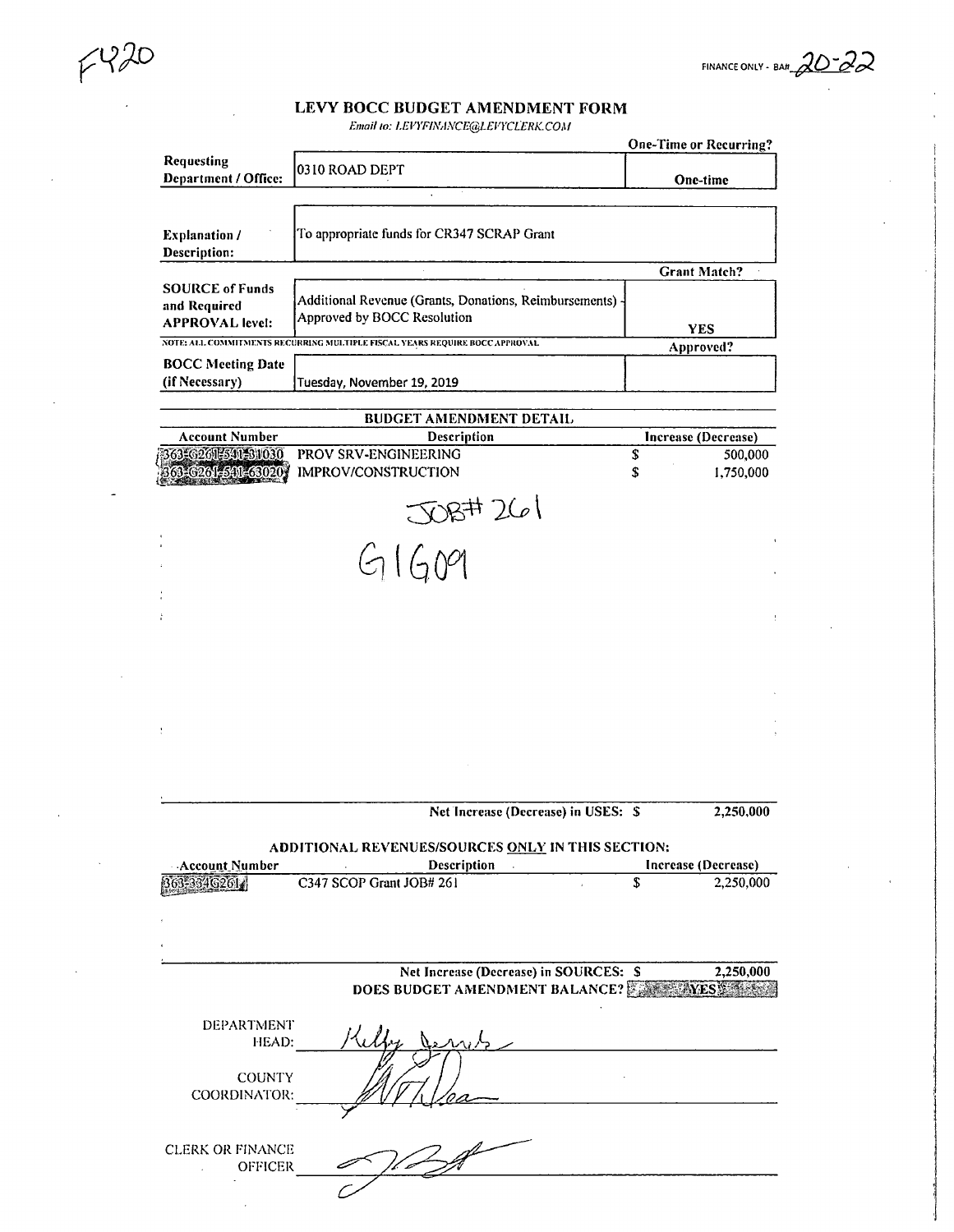### A RESOLUTION OF THE BOARD OF COUNTY<br>COMMISSIONERS OF LEVY COUNTY. FLORIDA. **COMMISSIONERS** AMENDING THE FINAL BUDGET FOR FISCAL YEAR 2019-2020; PROVIDING FOR AN EFFECTIVE DATE.

WHEREAS, the Board of County Commissioners of Levy County, Florida, ("the Board") on September 17, 2019 held a public hearing as required by Section 200.065, Florida Statutes, and adopted Resolution 2019-078, adopting the Final Budget for Fiscal Year 2019-2020; and

WHEREAS, an amendment to the 2019-2020 Final Budget is required as a result of unanticipated funds received in the 2019-2020 Final Budget and received for particular purposes(s); and

WHEREAS, on November 19, 2019, the Board considered this Resolution pursuant to the provisions of Section 129.06(2)(d), Florida Statutes, in order to amend the Fiscal Year 2019-2020 Final Budget to reflect the changes required; and

NOW, THEREFORE, BE IT RESOLVED by the Board of County Commissioners of Levy County, Florida, that:

1. The Fiscal Year 2019-2020 Final Budget adopted by Resolution 2019-078, is hereby amended as follows;

2. The Road Improvement & Restoration Fund shall be increased by \$2,250,000.00, as reflected in the attached budget amendment form.

3. This resolution shall take effect immediately upon its adoption.

DULY ADOPTED this 19<sup>th</sup> day of November, 2019.

BOARD OF COUNTY COMMISSIONERS LEVY COUNTY, FLORIDA

John Meeks, Chairman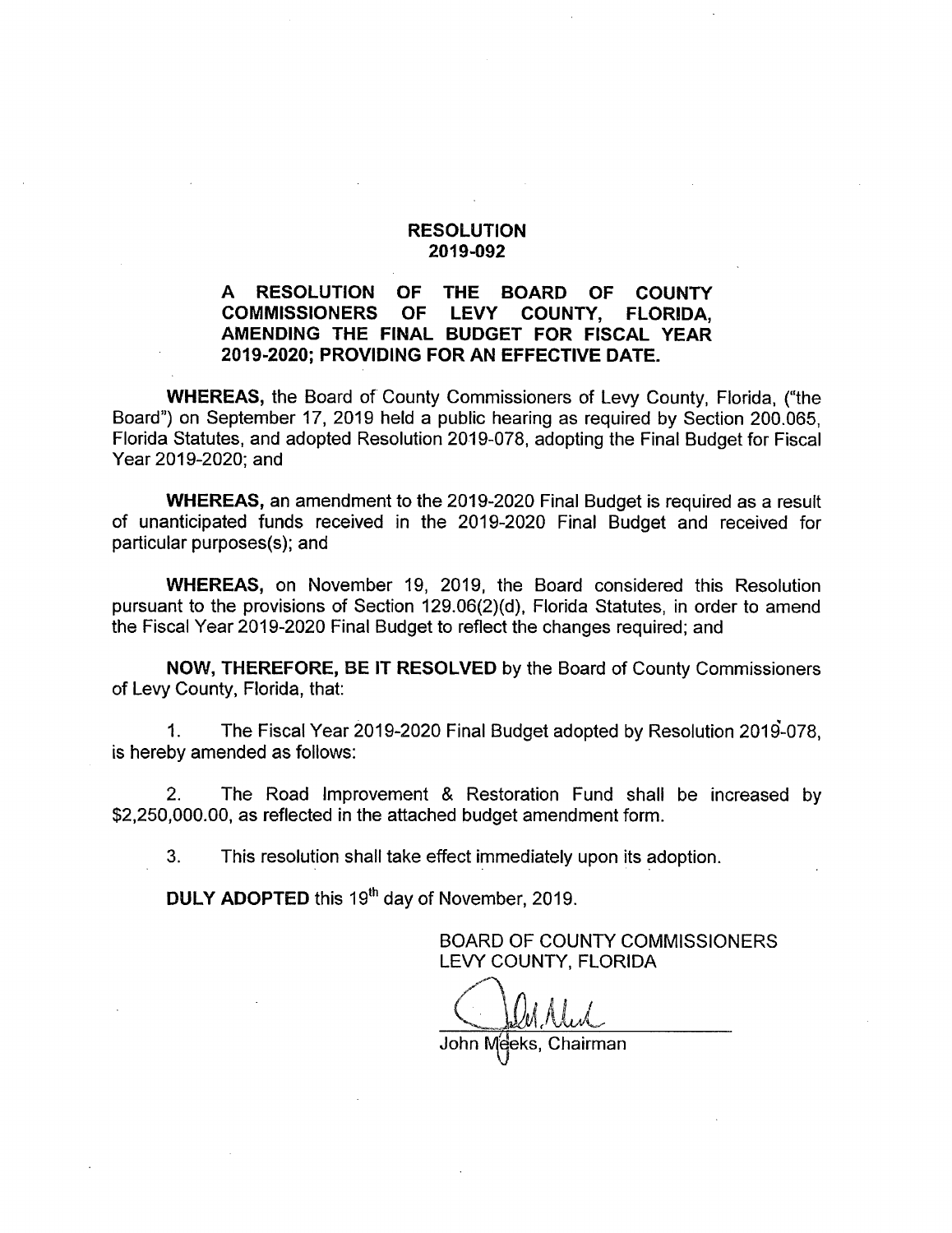ATTEST: Clerk of the Circuit Court and Ex Officio to the Board

Danny J. Shipp در<br>منابع<br>پس

APPROVED AS TO FORM AND LEGAL SUFFICIENCY:

ast Buron

Anne Bast Brown, County Attorney

 $\frac{1}{2}$ 

z:/res/amend.budgel.19-20\_RBD\_rd project fund.doc LR2019-009: LR2017-069

 $\bar{\rm v}$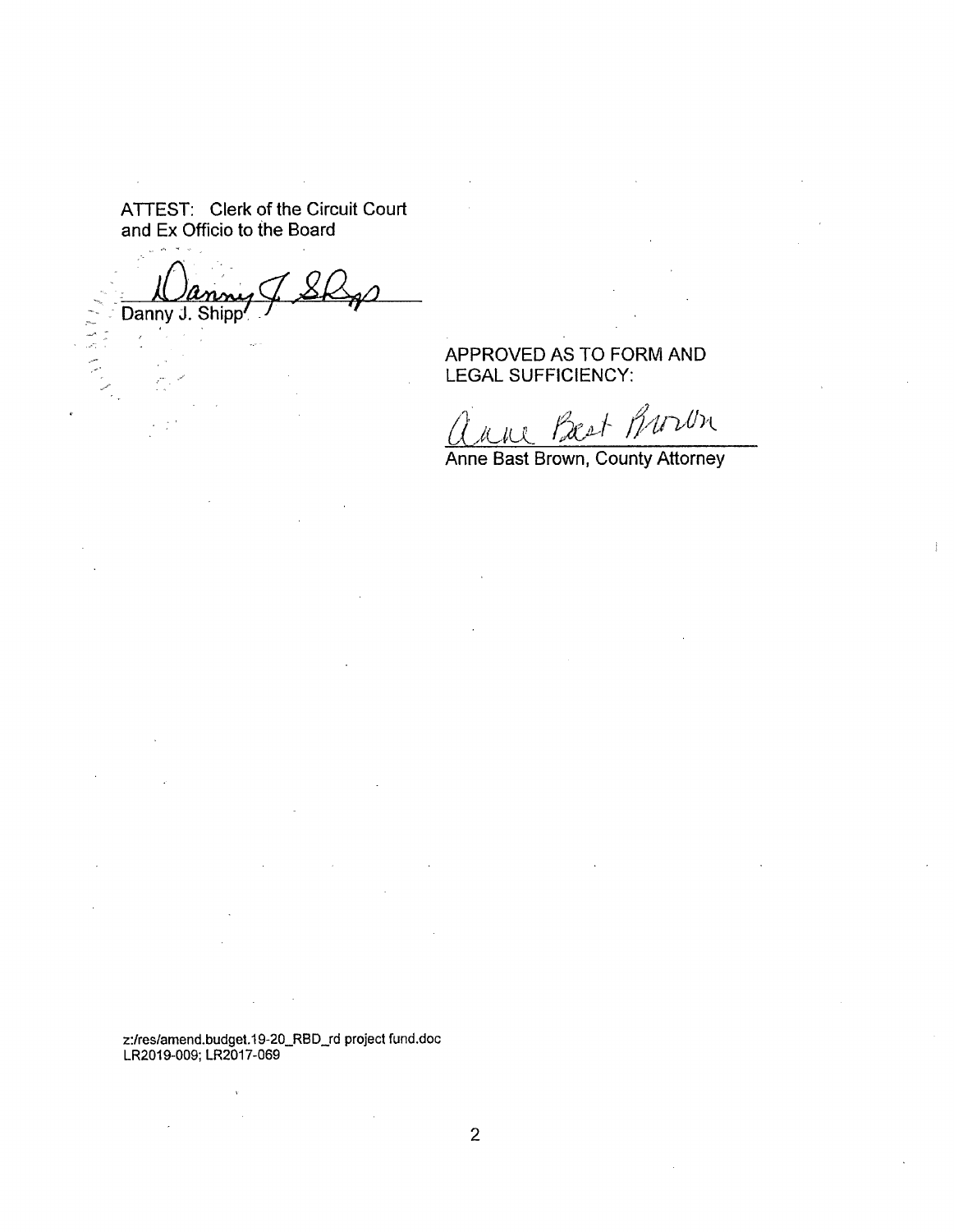FINANCE ONLY - BA# $20 - 23$ 

Email to: LEVYFINANCE@LEVYCLERK.COM-

|                                                                            |                               |                                                        |                                                   | <b>One-Time or Recurring?</b> |       |
|----------------------------------------------------------------------------|-------------------------------|--------------------------------------------------------|---------------------------------------------------|-------------------------------|-------|
| Requesting<br>Department / Office:                                         | 0131 EMERGENCY MANAGEMENT     |                                                        |                                                   | One-time                      |       |
|                                                                            |                               |                                                        |                                                   |                               |       |
|                                                                            |                               | New FY 2020 Hazardous Materials Grant                  |                                                   |                               |       |
| <b>Explanation</b> /                                                       |                               |                                                        |                                                   |                               |       |
| Description:                                                               |                               |                                                        |                                                   |                               |       |
| <b>SOURCE of Funds</b>                                                     |                               |                                                        |                                                   | <b>Grant Match?</b>           |       |
| and Required                                                               |                               | Additional Revenue (Grants, Donations, Reimbursements) |                                                   |                               |       |
| <b>APPROVAL</b> level:                                                     | - Approved by BOCC Resolution |                                                        |                                                   |                               |       |
| NOTE ALL COMMITMENTS REGURBING MULTIPLE FISCAL YEARS REQUIRE BOCC APPROVAL |                               |                                                        |                                                   | <b>NO</b>                     |       |
|                                                                            |                               |                                                        |                                                   | Approved?                     |       |
| <b>BOCC Meeting Date</b>                                                   |                               |                                                        |                                                   |                               |       |
| (if Necessary)                                                             | Tuesday, November 19, 2019    |                                                        |                                                   |                               |       |
|                                                                            |                               | BUDGET AMENDMENT DETAIL                                |                                                   |                               |       |
| <b>Account Number</b>                                                      |                               | Description                                            |                                                   | Increase (Decrease)           |       |
| US G262-525-12000. Regular Salaries & Wares                                |                               |                                                        |                                                   | \$                            | 1,407 |
|                                                                            |                               |                                                        |                                                   |                               |       |
|                                                                            |                               |                                                        |                                                   |                               |       |
|                                                                            |                               |                                                        |                                                   |                               |       |
|                                                                            |                               |                                                        |                                                   |                               |       |
|                                                                            |                               |                                                        |                                                   |                               |       |
|                                                                            |                               |                                                        |                                                   |                               |       |
|                                                                            |                               |                                                        |                                                   |                               |       |
|                                                                            |                               |                                                        |                                                   |                               |       |
|                                                                            |                               |                                                        |                                                   |                               |       |
|                                                                            |                               |                                                        |                                                   |                               |       |
|                                                                            |                               |                                                        |                                                   |                               |       |
|                                                                            |                               |                                                        |                                                   |                               |       |
|                                                                            |                               |                                                        |                                                   |                               |       |
|                                                                            |                               |                                                        |                                                   |                               |       |
|                                                                            |                               |                                                        |                                                   |                               |       |
|                                                                            |                               |                                                        |                                                   |                               |       |
|                                                                            |                               |                                                        |                                                   |                               |       |
|                                                                            |                               |                                                        |                                                   |                               |       |
|                                                                            |                               |                                                        |                                                   |                               |       |
|                                                                            |                               | Net Increase (Decrease) in USES: \$                    |                                                   |                               | 1,407 |
|                                                                            |                               |                                                        |                                                   |                               |       |
|                                                                            |                               |                                                        |                                                   |                               |       |
|                                                                            |                               |                                                        | ADDITIONAL REVENUES/SOURCES ONLY IN THIS SECTION: |                               |       |
| <b>Account Number</b>                                                      |                               | Description                                            |                                                   | Increase (Decrease)           |       |
|                                                                            | St-EM Haz Mat                 |                                                        |                                                   | Ŝ                             |       |
|                                                                            |                               |                                                        |                                                   |                               | 1,407 |
|                                                                            |                               |                                                        |                                                   |                               |       |
|                                                                            |                               |                                                        |                                                   |                               |       |
|                                                                            |                               |                                                        |                                                   |                               |       |
|                                                                            |                               |                                                        | Net Increase (Decrease) in SOURCES: \$            | وأبدع                         | 1,407 |
|                                                                            |                               |                                                        | DOES BUDGET AMENDMENT BALANCE?                    |                               |       |
|                                                                            |                               |                                                        |                                                   |                               |       |
| <b>DEPARTMENT</b><br>HEAD:                                                 |                               |                                                        |                                                   |                               |       |
|                                                                            |                               |                                                        |                                                   |                               |       |
| COUNTY                                                                     |                               |                                                        |                                                   |                               |       |
| COORDINATOR:                                                               |                               |                                                        |                                                   |                               |       |
| 115-3342008                                                                |                               |                                                        |                                                   |                               |       |
|                                                                            |                               |                                                        |                                                   |                               |       |
|                                                                            |                               |                                                        |                                                   |                               |       |
| <b>CLERK OR FINANCE</b><br><b>OFFICER</b>                                  |                               |                                                        |                                                   |                               |       |

 $\Gamma$ 

 $4420$ 

 $L_{\rm m, s}$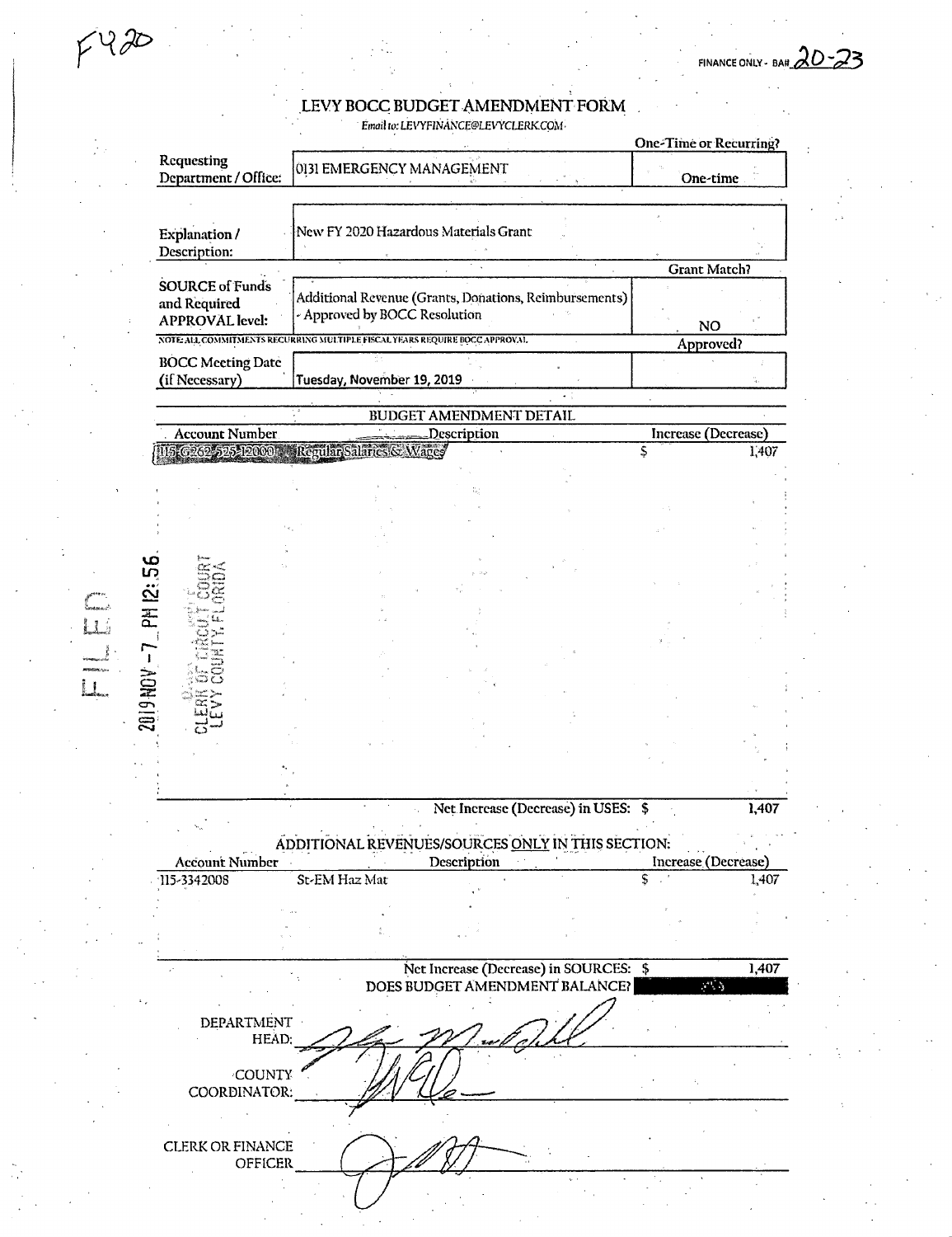#### A RESOLUTION OF THE BOARD OF COUNTY<br>COMMISSIONERS OF LEVY COUNTY. FLORIDA. COMMISSIONERS OF LEVY COUNTY, FLORIDA, AMENDING THE FINAL BUDGET FOR FISCAL YEAR 2019-2020; PROVIDING FOR AN EFFECTIVE DATE.

WHEREAS, the Board of County Commissioners of Levy County, Florida, ("the Board") on September 17, 2019 held a public hearing as required by Section 200.065, Florida Statutes, and adopted Resolution 2019-078, adopting the Final Budget for Fiscal Year 2019-2020; and

WHEREAS, an amendment to the 2019-2020 Final Budget is required as a result of unanticipated funds received in the 2019-2020 Final Budget and received for particular purposes(s); and

WHEREAS, on November 19, 2019, the Board considered this Resolution pursuant to the provisions of Section 129.06(2)(d), Florida Statutes, in order to amend the Fiscal Year 2019-2020 Final Budget to reflect the changes required; and

NOW, THEREFORE, BE IT RESOLVED by the Board of County Commissioners of Levy County, Florida, that:

1. The Fiscal Year 2019-2020 Final Budget adopted by Resolution 2019-078, is hereby amended as follows:

The Emergency Management Fund shall be increased by \$1,407.00, as reflected in the attached budget amendment form.

2. This resolution shall take effect immediately upon its adoption.

**DULY ADOPTED** this 19<sup>th</sup> day of November, 2019.

BOARD OF COUNTY COMMISSIONERS LEVY GOUNTY, FLORIDA

M. Dul

John Meeks, Chairman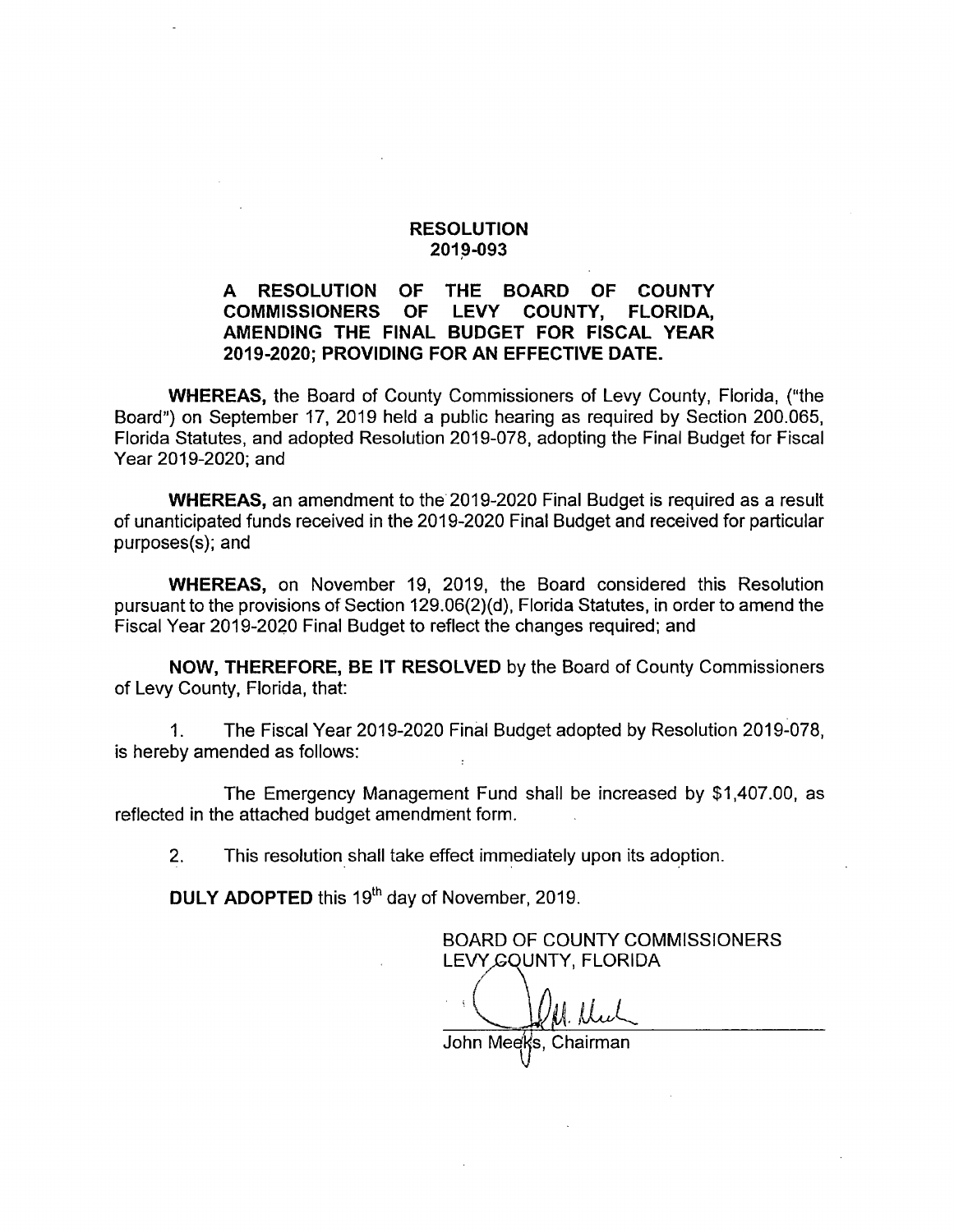ATTEST; Clerk of the Circuit Court and Ex Officio to the Board

 $\bar{\mathcal{A}}$ 

 $\mathcal{L}_{\text{eff}}$  $\overline{\lambda^-}$ Danny J. Shipp

APPROVED AS TO FORM AND LEGAL SUFFICIENCY:

ane Bast Brown

Anne Bast Brown, County Attorney

z:/res/amend.budget.19-20\_EOC\_addl revenue LR2019-009; LR2019-064

 $\overline{2}$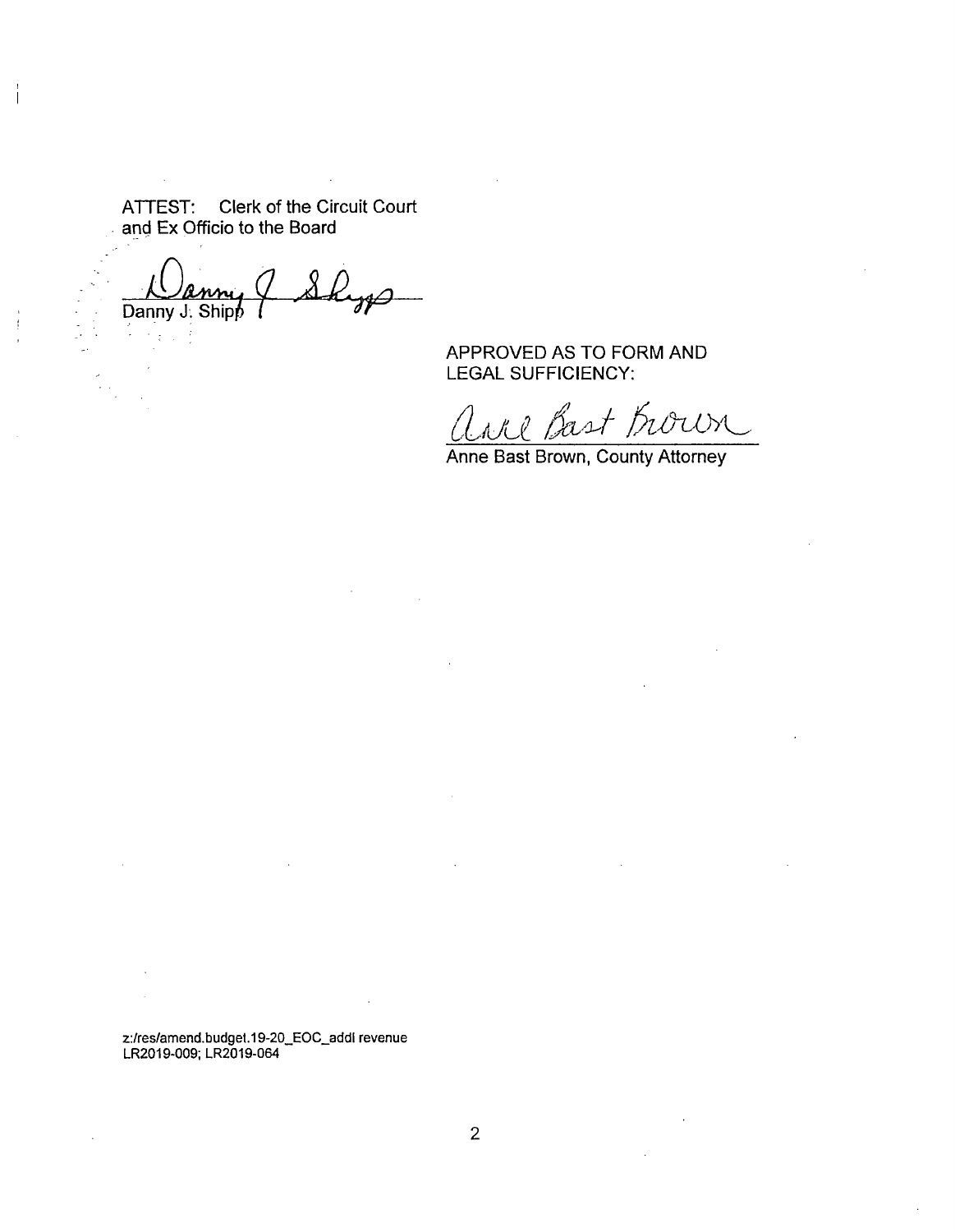FINANCE ONLY - BA#  $20 - 24$ 

S 43,000

#### LEVY BOCC BUDGET AMENDMENT FORM Email to: LEVYFINANCE@LEVYCLERK.COM

|                                                                  |                                                                                                                         | One-Time or Recurring? |
|------------------------------------------------------------------|-------------------------------------------------------------------------------------------------------------------------|------------------------|
| Requesting<br>Department / Office:                               | 0106 GENERAL OPERATIONS                                                                                                 | One-time               |
| Explanation/<br>Description:                                     | Transfer money from Capital Outlay Reserves to Equipment - to upgrade all county<br>department computers to Windows 10. |                        |
|                                                                  |                                                                                                                         | Grant Match?           |
| <b>SOURCE of Funds</b><br>and Required<br><b>APPROVAL</b> level: | Appropriating Reserves (Capital Outlay Reserve) -<br>Approved by BOCC Resolution                                        | NO.                    |
|                                                                  | NOTE: ALL COMMITMENTS RECURRING MULTIPLE FISCAL YEARS REQUIRE BOCC APPROVAL                                             | Approved?              |
| <b>BOCC Meeting Date</b><br>(if Necessary)                       | Tuesday, November 19, 2019                                                                                              |                        |
|                                                                  | <b>BUDGET AMENDMENT DETAIL</b>                                                                                          |                        |
| Account Number                                                   | Description                                                                                                             | Increase (Decrease)    |
| 301-9900-519-99060                                               | Capital Outlay Reserves                                                                                                 | (43,000)               |

301-0110-519-64010

OFFICER

Equipment

|                         | ADDITIONAL REVENUES/SOURCES ONLY IN THIS SECTION: |                     |
|-------------------------|---------------------------------------------------|---------------------|
| <b>Account Number</b>   | Description                                       | Increase (Decrease) |
|                         |                                                   |                     |
|                         |                                                   |                     |
|                         |                                                   |                     |
|                         |                                                   |                     |
|                         |                                                   |                     |
|                         | Net Increase (Decrease) in SOURCES: \$            |                     |
|                         | DOES BUDGET AMENDMENT BALANCE?                    |                     |
|                         |                                                   |                     |
| DEPARTMENT              |                                                   |                     |
| HEAD:                   |                                                   |                     |
|                         |                                                   |                     |
| <b>COUNTY</b>           |                                                   |                     |
| COORDINATOR:            |                                                   |                     |
|                         |                                                   |                     |
|                         |                                                   |                     |
| <b>CLERK OR FINANCE</b> |                                                   |                     |
| OFFICER                 |                                                   |                     |

Net Increase (Decrease) in USES: \$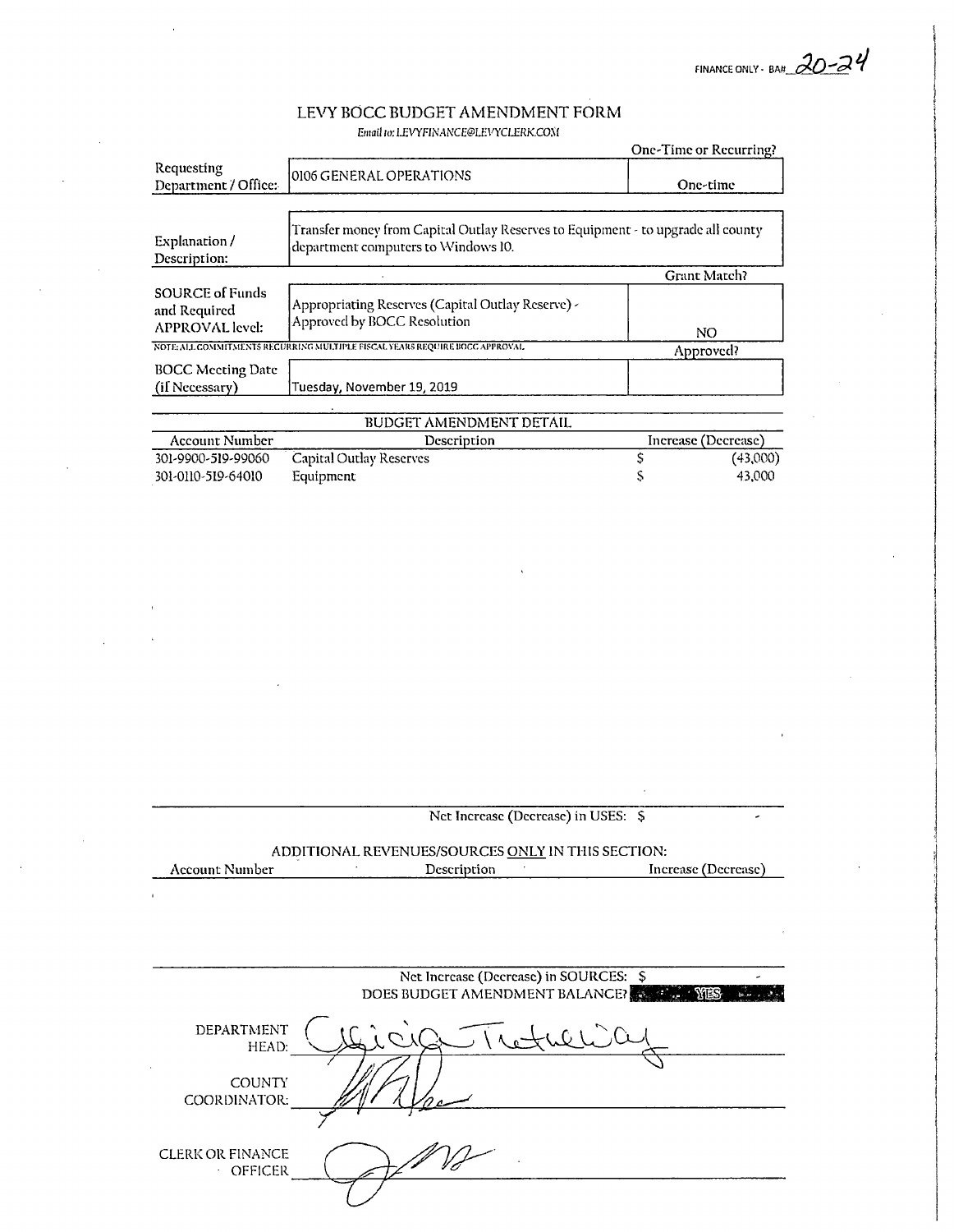#### A RESOLUTION OF THE BOARD OF COUNTY<br>COMMISSIONERS OF LEVY COUNTY. FLORIDA. **COMMISSIONERS** AMENDING THE FINAL BUDGET FOR FISCAL YEAR 2019-2020; PROVIDING FOR AN EFFECTIVE DATE.

WHEREAS, the Board of County Commissioners of Levy County, Florida, ("the Board") on September 17, 2019 held a public hearing as required by Section 200.065, Florida Statutes, and adopted Resolution 2019-078, adopting the Final Budget for Fiscal Year 2019-2020; and

WHEREAS, an amendment to the 2019-2020 Final Budget is required as a result of an appropriation of funds from the reserve for future construction and improvements for the purpose for which the reserve was made; and

WHEREAS, on November 19, 2019, the Board considered this Resolution pursuant to the provisions of Section 129.06(2)(c), Florida Statutes, in order to amend the Fiscal Year 2019-2020 Final Budget to reflect the changes required; and

NOW, THEREFORE, BE IT RESOLVED by the Board of County Commissioners of Levy County, Florida, that:

1. The Fiscal Year 2019-2020 Final Budget adopted by Resolution 2019-078, is hereby amended as follows:

2. The General Operations/Equipment budget shall be increased by \$43,000.00, as reflected in the attached budget amendment form.

3. This resolution shall take effect immediately upon its adoption.

DULY ADOPTED this 19<sup>th</sup> day of November, 2019.

BOARD OF COUNTY COMMISSIONERS LEVY COUNTY, FLORIDA

. Mul

John Meeks, Chairman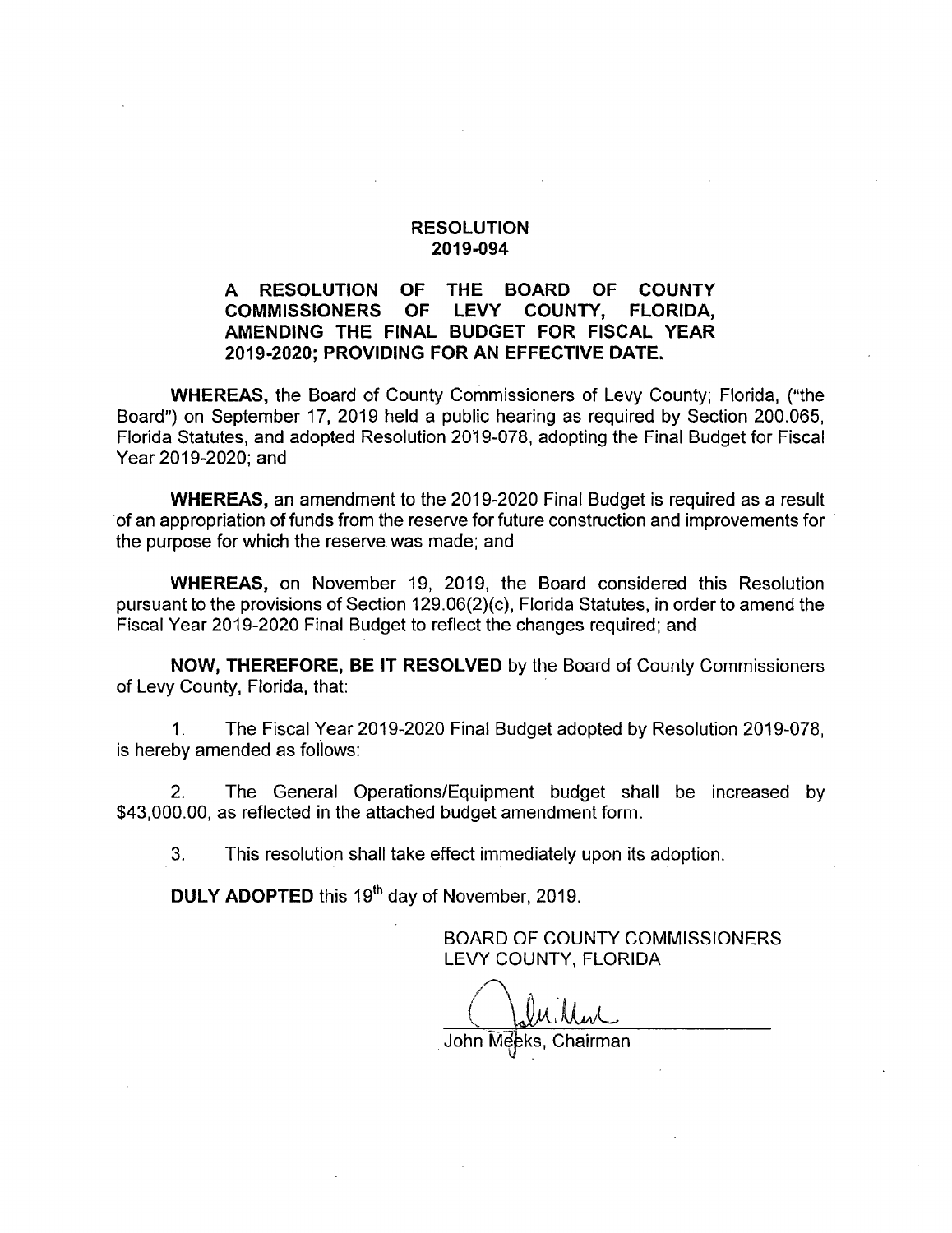ATTEST; Clerk of the Circuit Court ,and Ex Officio to the Board

 $\Huge{\rightarrow}$ Danny J. Shipp ( AKys)

 $\epsilon_{\rm{obs}}$ 

 $\frac{1}{2}$ 

APPROVED AS TO FORM AND LEGAL SUFFICIENCY:

and the of thorox

Anne Bast Brown, County Attorney

z:/res/amend.budget.19-20\_capital outlay\_equp upgrade\_BCC LR2019-009; PUR/GR-148